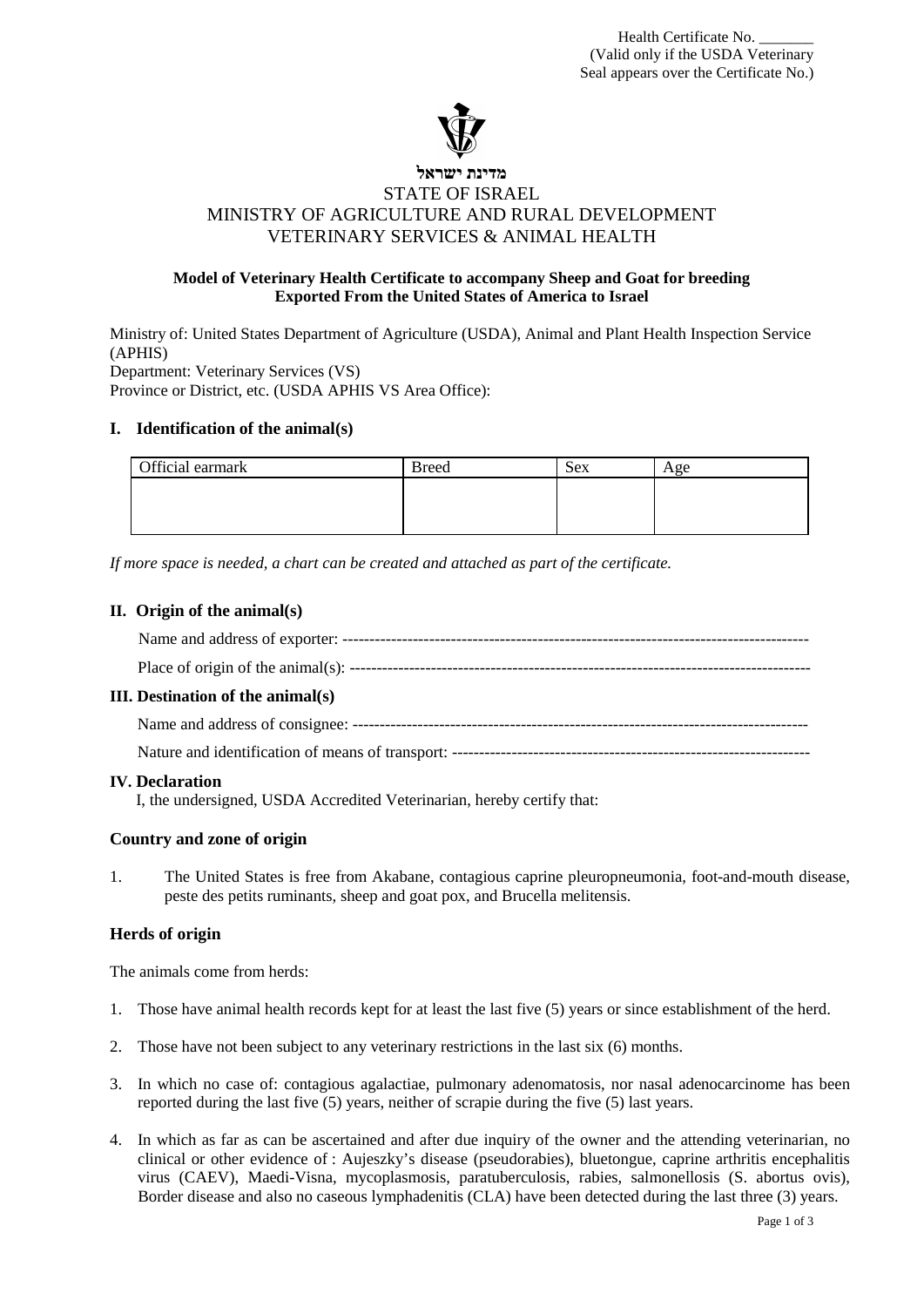Health Certificate No. (Valid only if the USDA Veterinary Seal appears over the Certificate No.)

5. In which no case of tuberculosis or brucellosis (B. abortus, B. melitensis, B. ovis) has been reported during the last three (3) years.

#### **Exported Animals**

- 1. The animals described above were born and reared in the United States, or were legally imported into the United States.
- 2. The animals have never left their premises of origin, or the animals are permanently identified to enable trace back to their holding of origin.
- 3. The animals:
	- Have been in an area with a 150 km radius where there has been no reports of cases of bluetongue for 60 days prior to export.
- **Or**
	- The animals were protected from attacks from Culicoides, either by using insect repellent according to the manufacturer's recommendations or by keeping the animals in a bluetongue low-prevalence state, for at least 28 days prior to shipment and during transportation to the place of shipment. They were subjected during that period to a serological test to detect antibody to the bluetongue virus (BTV) group (ELISA) according to the OIE Terrestrial Manual, with negative results, carried out at least 28 days after the commencement of vector protection.

# **Or**

- The animals were protected from attacks from Culicoides, either by using insect repellent according to the manufacturer's recommendations or by keeping the animals in a bluetongue low-prevalence state, for at least 14 days prior to shipment and during transportation to the place of shipment. They were subjected during that period to an agent identification test for bluetongue according to the OIE Terrestrial Manual, with negative results, carried out at least 14 days after the commencement of vector protection.
- 4. They are not known to be the progeny of sire or dam diagnosed with Scrapie.
- 5. Each female is either not pregnant, or pregnant by a sire that meets all the requirements stated herein.
- 6. The animals were isolated in facilities approved by the USDA Accredited Veterinarian for at least eight (8) days immediately prior to their movement for export.
- 7. On …………………….., within 14 days of export, the animals were treated for ecto and endoparasites with ………………………., (a) broad spectrum product(s) approved for the said purpose.
- 8. On …… within 14 days of export, the animals were treated with long-action tetracycline at a dose of 20 mg/kg.
- 9. The animals were tested with negative results for the following diseases in the last thirty (30) days prior to shipment :
	- a) For sheep: Brucellosis,( B.ovis) using CF test (1/5), AGID, or ELISA DATE: ..............................
	- b) For goats: CAEV using AGID, or ELISA DATE: ........................................................................
	- c) For sheep : Maedi-Visna using one serological test DATE: .........................................................
	- d) For sheep and goats: Enzootic abortion, using CF test DATE: .....................................................  $(CF = complement$  fixation,  $AGID = agar$  gel immunodiffusion,  $ELISA = enzyme-linked$ immunosorbent assay)
- 10. The animals have been examined within 48 hours prior to shipment and they do not show any clinical sign of contagious disease.